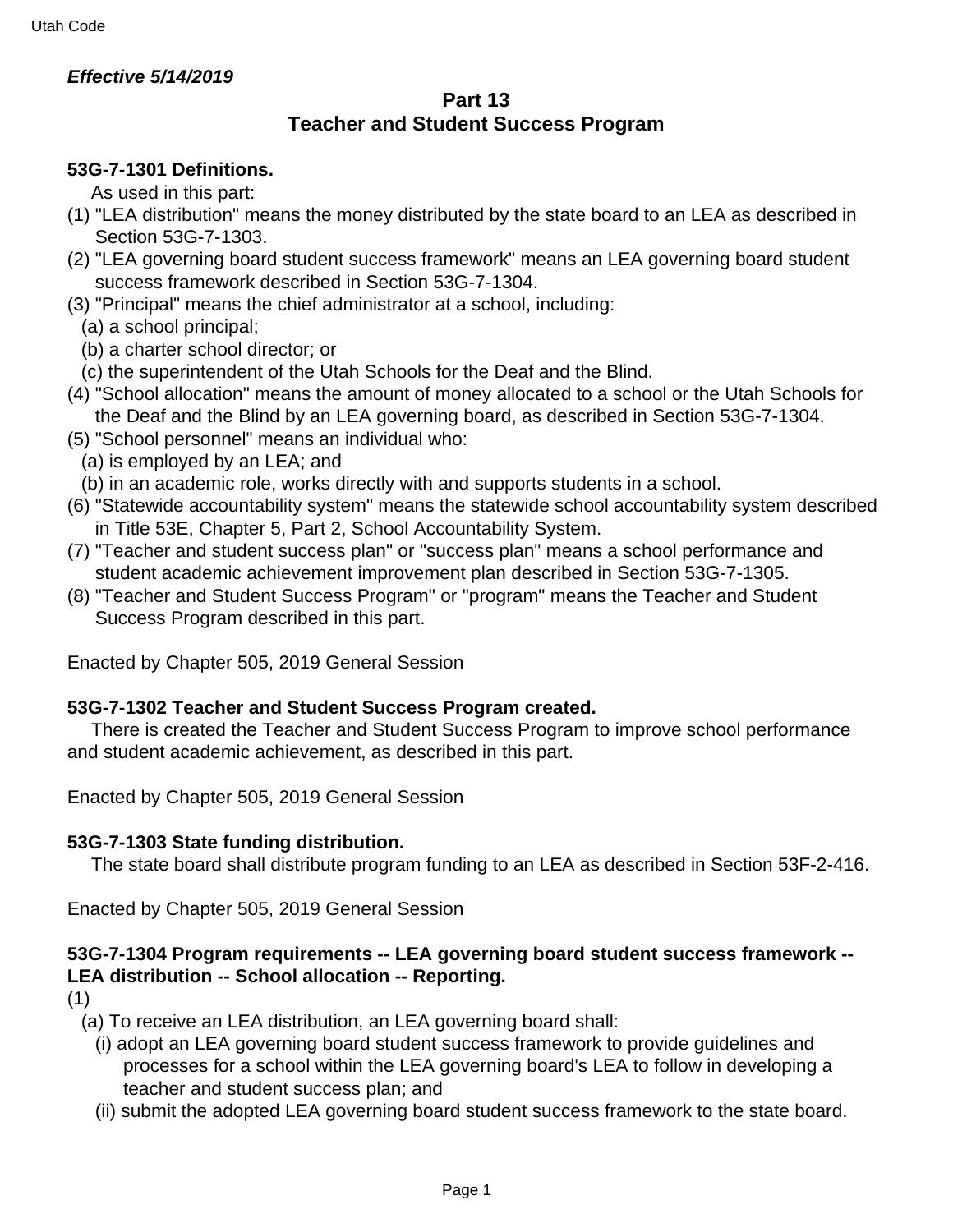- (b) An LEA governing board may include in the LEA governing board's student success framework any means reasonably designed to improve school performance or student academic achievement, including:
	- (i) school personnel stipends for taking on additional responsibility outside of a typical work assignment;
	- (ii) professional learning;
	- (iii) additional school employees, including counselors, social workers, mental health workers, tutors, media specialists, information technology specialists, or other specialists;
	- (iv) technology;
	- (v) before- or after-school programs;
	- (vi) summer school programs;
	- (vii) community support programs or partnerships;
	- (viii) early childhood education;
	- (ix) class size reduction strategies;
	- (x) augmentation of existing programs; or
	- (xi) other means.
- (c) An LEA governing board student success framework may not support the use of program money:
	- (i) to supplant funding for existing public education programs;
	- (ii) for district administration costs; or
	- (iii) for capital expenditures.
- (2)

(a) An LEA governing board shall use an LEA distribution as follows:

- (i) for increases to base salary and salary driven benefits for school personnel that, except as provided in Subsection (2)(c)(i), total 25% or less of the LEA distribution; and
- (ii) except as provided in Subsection (2)(b)(ii) and in accordance with Subsection (3), for each school within the LEA governing board's LEA, an allocation that is equal to the product of:
	- (A) the percentage of the school's prior year average daily membership compared to the total prior year average daily membership for all schools in the LEA; and
	- (B) the remaining amount of the LEA governing board's LEA distribution after subtracting the amounts described in Subsections (2)(a)(i) and (2)(b)(ii).
- (b)
	- (i) In accordance with Title 63G, Chapter 3, Utah Administrative Rulemaking Act, the state board shall make rules for an LEA governing board to calculate and distribute a school allocation for a school in the school's first year of operation.
	- (ii) In accordance with Subsection (3) and the rules described in Subsection (2)(b)(i), an LEA governing board shall distribute a school allocation for a school in the school's first year of operation.
- (c) Except as provided in Subsection (2)(d), the LEA governing board of a school district may use up to 40% of an LEA distribution for the purposes described in Subsection (2)(a)(i), if:
	- (i) the LEA governing board has:
		- (A) approved a board local levy for the maximum amount allowed under Section 53F-8-302; or
		- (B) after the LEA governing board has submitted an LEA governing board student success framework to the state board, increased the board local levy described in Section 53F-8-302 by at least .0001 per dollar of taxable value; and
	- (ii) the school district's average teacher salary is below the state average teacher salary described in Subsection (2)(f).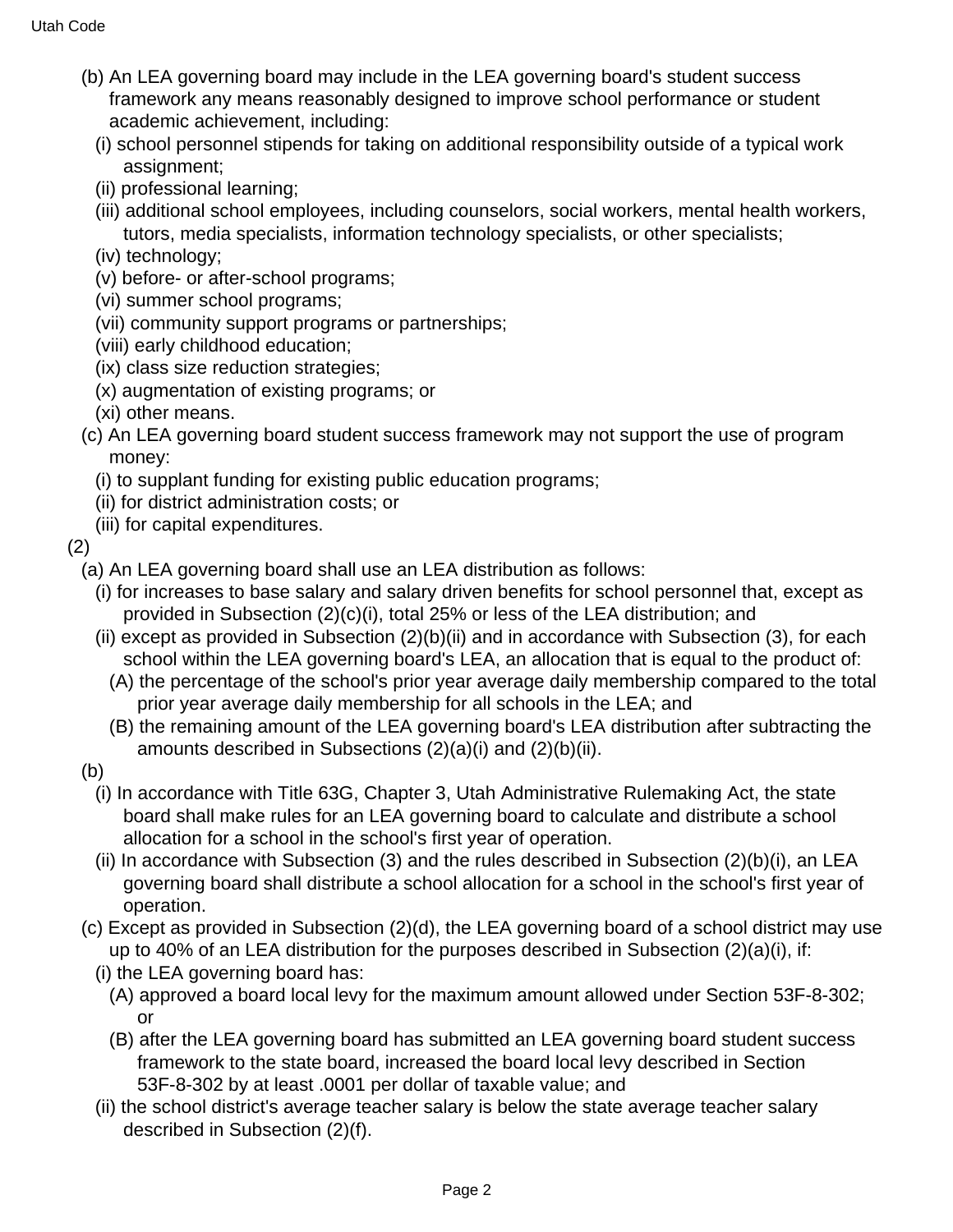- (d) The LEA governing board of a school district in a county of the fourth, fifth, or sixth class or the LEA governing board of a charter school may use up to 40% of an LEA distribution for the purposes described in Subsection (2)(a)(i), if the LEA's average teacher salary is below the state average teacher salary described in Subsection (2)(f).
- (e) An LEA governing board shall annually report information as requested by the state board for the state board to calculate a state average teacher salary.
- (f) The state board shall use the information described in Subsection  $(2)(c)(ii)$  to calculate a state average teacher salary amount and a state average teacher benefit amount.
- (3) An LEA governing board shall allocate a school allocation to a school with a teacher and student success plan that is approved as described in Section 53G-7-1305.
- (4)
	- (a) Except as provided in Subsection (4)(b), a school shall use a school allocation to implement the school's success plan.
	- (b) A school may use up to 5% of the school's school allocation to fund school personnel retention at the principal's discretion, not including uniform salary increases.
	- (c) A school may not use a school allocation for:
		- (i) capital expenditures; or
		- (ii) a purpose that is not supported by the LEA governing board student success framework for the school's LEA.
- (5) A school that receives a school allocation shall annually:
	- (a) submit to the school's LEA governing board a description of:
		- (i) the budgeted and actual expenditures of the school's school allocation;
		- (ii) how the expenditures relate to the school's success plan; and
	- (iii) how the school measures the success of the school's participation in the program; and
	- (b) post on the school's website:
		- (i) the school's approved success plan;
		- (ii) a description of the school's school allocation budgeted and actual expenditures and how the expenditures help the school accomplish the school's success plan; and
		- (iii) the school's current level of performance, as described in Section 53G-7-1306, according to the indicators described in Section 53E-5-205 or 53E-5-206.

Amended by Chapter 408, 2020 General Session

#### **53G-7-1305 Teacher and student success plans -- Plan review and approval.** (1)

- (a) The principal of a school shall develop the school's teacher and student success plan:
	- (i) in accordance with the LEA governing board student success framework for the school's LEA;
	- (ii) by integrating school-specific goals and criteria for improving the school's performance within the state accountability system; and
	- (iii) if the school has a school turnaround plan as defined in Section 53E-5-301, in accordance with the school's school turnaround plan.
- (b) A principal shall solicit input on developing a success plan from:
	- (i) for a district school or charter school:
		- (A) the school community council, as defined in Section 53G-7-1202; or
		- (B) the charter trust land council, as described in Section 53G-7-1205;
	- (ii) school-level educators;
	- (iii) parents of students at the school; and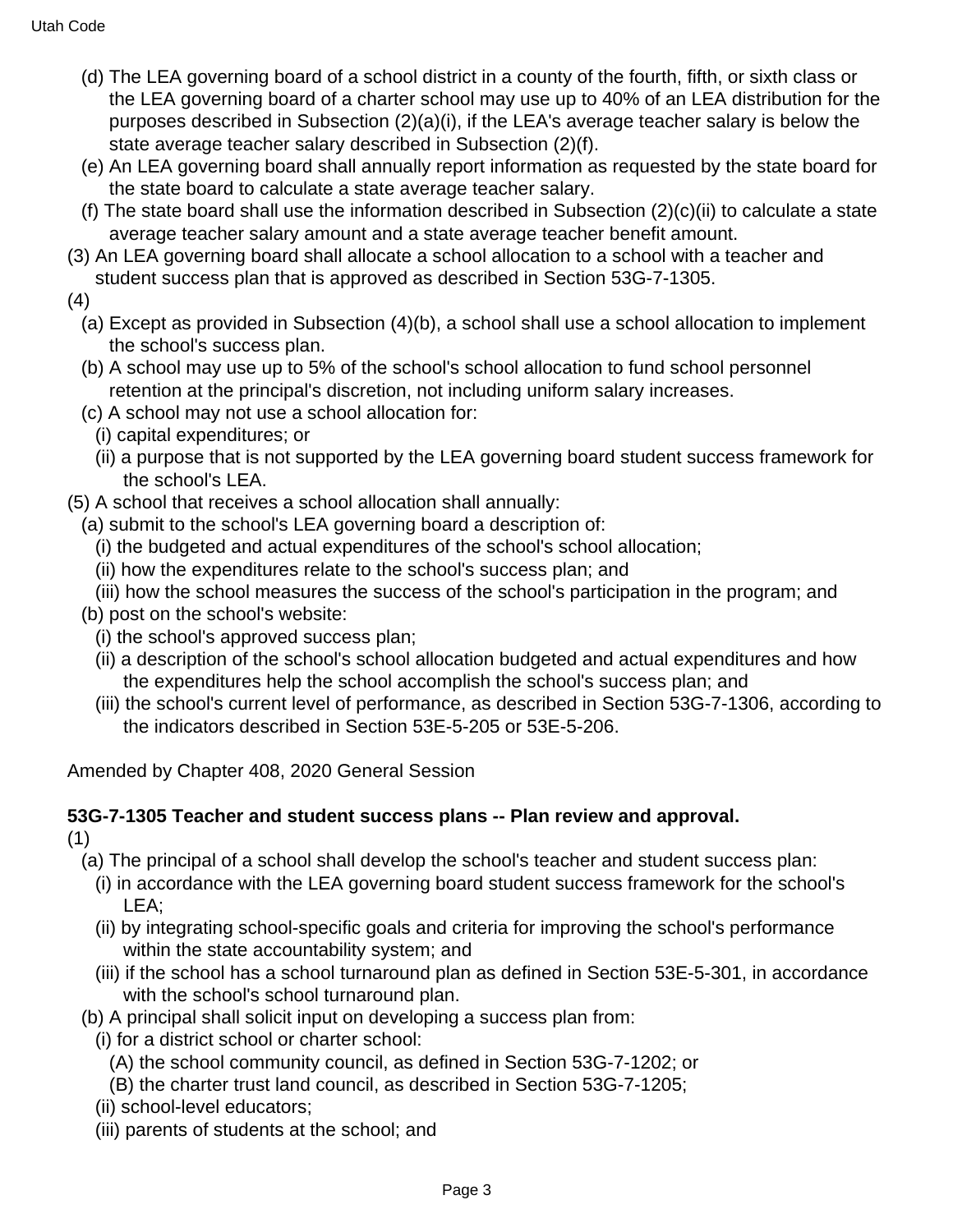- (iv) school-level administrators.
- (c) A principal may solicit input on developing a success plan from:
	- (i) students;
	- (ii) support professionals; or
	- (iii) other community stakeholders.
- (2)
	- (a) The principal of a school shall submit a proposed success plan to the school's LEA governing board.
	- (b) An LEA governing board shall:
		- (i) annually review each success plan submitted for a school within the LEA governing board's LEA;
		- (ii) in a regularly scheduled LEA governing board meeting, approve or disapprove each submitted success plan; and
		- (iii) upon disapproval of a success plan:
			- (A) explain in writing the reason for disapproval;
			- (B) make recommendations for revision; and
			- (C) allow the principal who submitted the success plan to resubmit a revised plan for review and approval.
- (3) An LEA governing board shall make the LEA governing board's best efforts to help a school complete the approval process described in Subsection (2) on or before June 30 of each year.
- (4) A council, as defined in Section 53G-7-1206, shall select a component of the approved success plan for the council's school to address within the council's School LAND Trust Program, in accordance with Section 53G-7-1206.

Enacted by Chapter 505, 2019 General Session

## **53G-7-1306 School improvement oversight -- Performance standards.**

- (1) In accordance with Title 63G, Chapter 3, Utah Administrative Rulemaking Act, the state board shall make rules that:
	- (a) using a criteria-setting process, determine a threshold of points under the statewide school accountability system that designates a school as succeeding in school performance and student academic achievement; and
- (b) determine performance standards for a school described in Section 53E-5-203.

(2)

- (a) Except as provided in Subsection (3), for each year following the year in which a school received approval for a success plan, an LEA governing board shall determine if the school:
	- (i) meets or exceeds the threshold of points described in Subsection (1);
	- (ii) has demonstrated at least a 1% increase in the school's total points received under the statewide school accountability system compared to the previous school year; or
- (iii) qualifies for and satisfies the performance standards described in Subsection (1)(b).
- (b) If the LEA governing board determines that a school does not satisfy Subsection (2)(a)(i), (ii), or (iii), the LEA governing board shall:
	- (i) work with the school's principal to modify the school's success plan to address the school's performance; and
	- (ii) oversee and adjust the school's allocation expenditures until the LEA governing board determines the school satisfies Subsection (2)(a)(i), (ii), or (iii).
- (3) An LEA is not required to make the determination described in Subsection (2)(a) during the 2021-2022 school year.